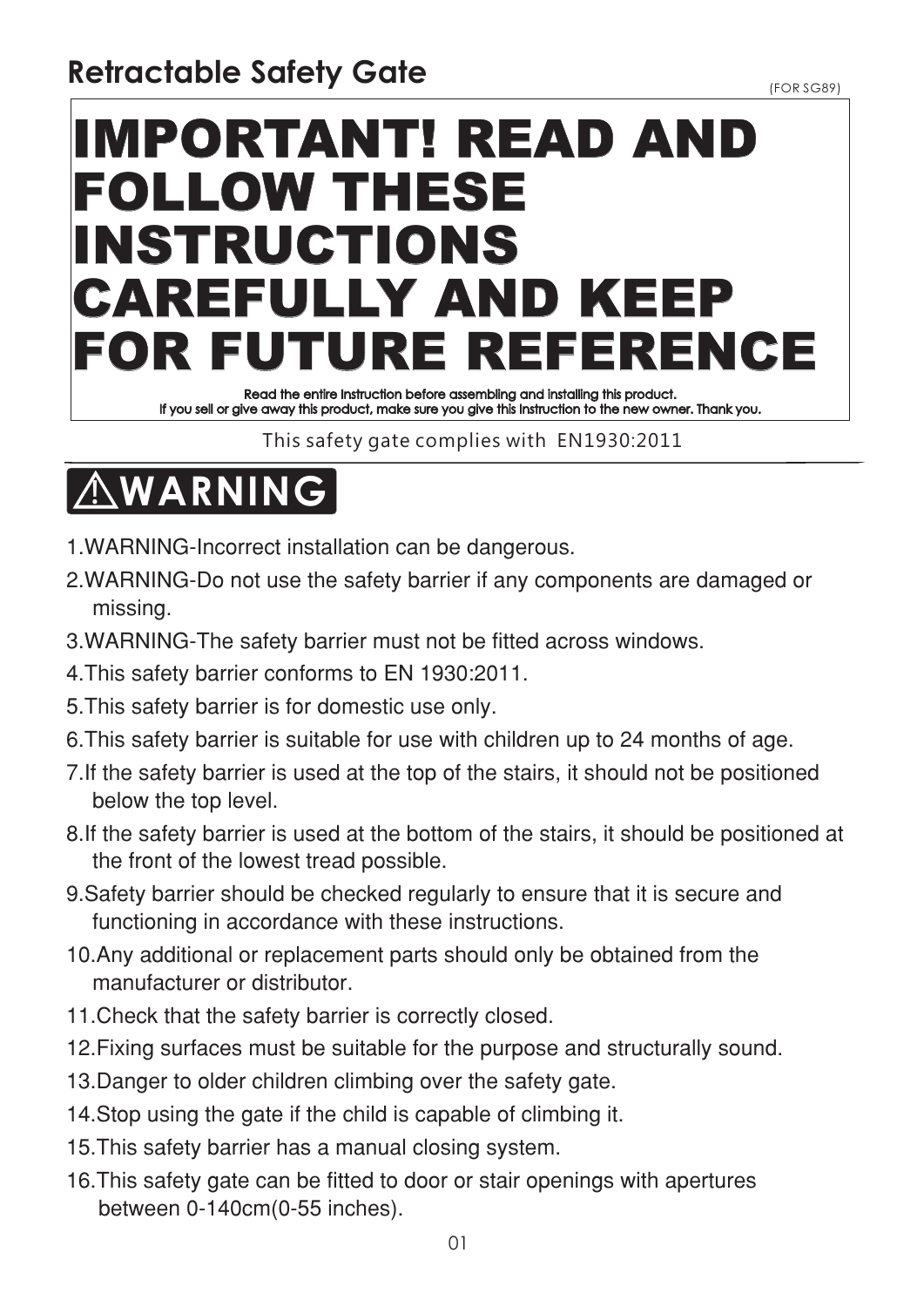#### **1.Parts List**

| NO. | Parts Name               | Qty. |
|-----|--------------------------|------|
| A   | Roll/Safety barrier      |      |
| B   | Upper locking bracket    | 1    |
| C   | Lower locking bracket    | 1    |
| D   | Upper locking hook       |      |
| F   | Lower locking hook       |      |
| F   | Handle                   |      |
| G   | 4x25 Screw               | 8    |
| н   | Template                 |      |
|     | Width memorized button   | 1    |
| J   | Release button of handle |      |
| K   | Rawl plugs               | 8    |

 $\bigoplus$ 

 $\begin{array}{c}\n\blacktriangle \\
\heartsuit\n\end{array}$ 

 $\begin{array}{|c|} \hline \mathbf{P}_{\mathrm{LOOR}} \\ \hline \end{array}$ 

 $\frac{1}{\frac{1}{10}}$ 

 $\begin{array}{|c|c|}\n\hline\n\text{FLOOR}\n\end{array}$ 



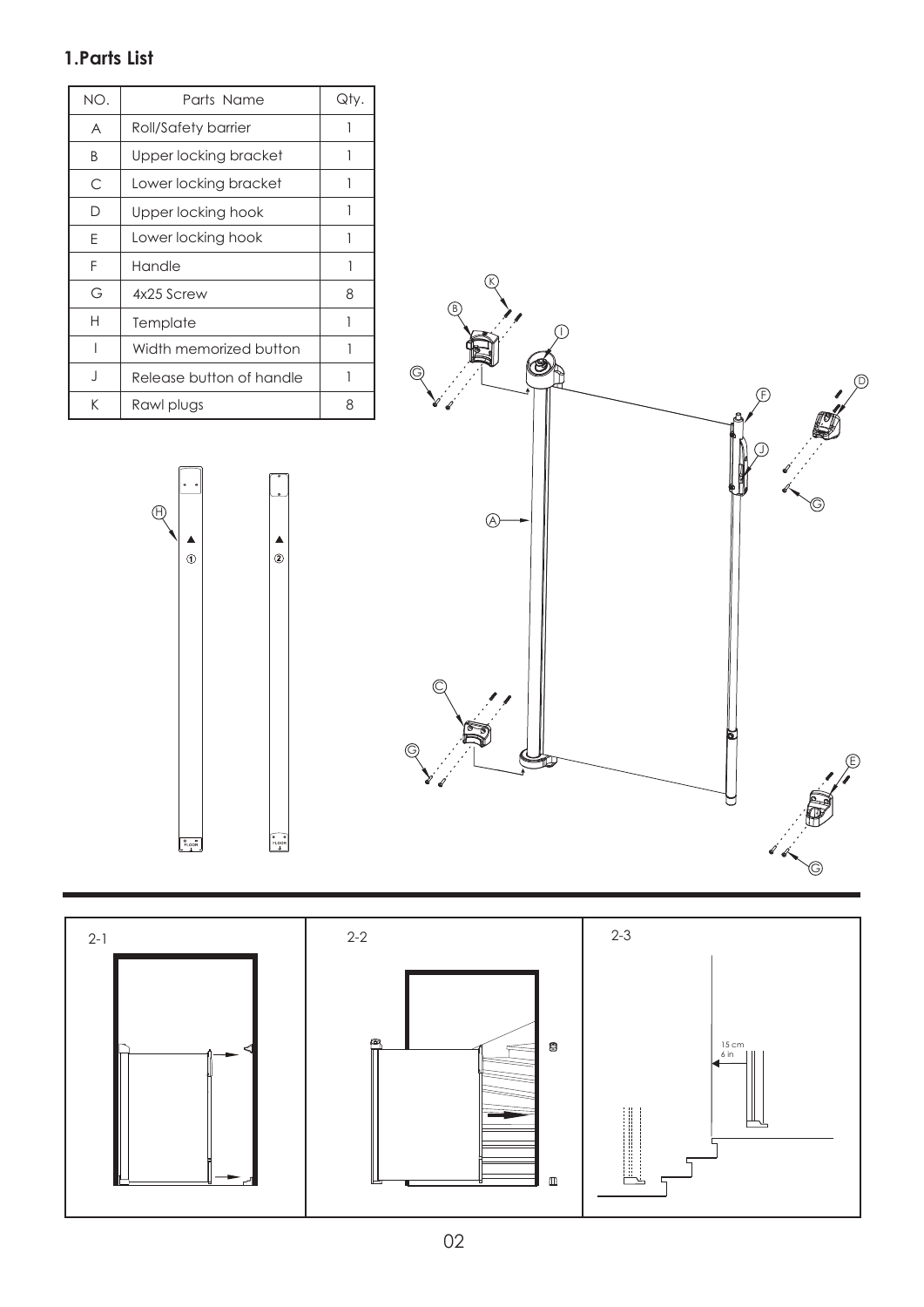#### **2.Location**

The Retractable Safety Gate can be fitted either inside the opening/stairway(2-1) or on the wall besides the opening / stairway(2-2). WARNING the position of the safety barrier for stairs depends on the position the child in relation to the stair. When fitting the Retractable Safety Gate at the top of stairs, place the gate at the top floor level, 15cm / 6 inches from the first step(2-3). When fitting the Retractable Safety Gate at the bottom of stairs, place the gate at the lowest stair (2-3). Always make sure that the safety barrier is in the correct position according to the template. Before fixing the Retractable Safety Gate, decide whether it should open left to right or vice versa, and therefore which side will be most suitable for the handle.

#### **3.Mesh extension direction**

The mesh part of this gate can be rolled out from any angle, please make sure the position you need before installing.(3-2)

Note:Do not use this gate if it cannot be installed to walls,doorframes or posts tightly and flatly.If the gate is not installed vertically,the locking system will be hindered.



### **4.Attaching the locking hooks**

To install the locking hooks,first cut the template at the dotted lines as shown,locate the frame/stud and overlay the template on the directly on it.Install the locking hooks to both sides of the wall/door opening.with the screws(G) provided. Use the screw & rawl plugs (H  $\cdot$  K) provided if mounting onto a concrete or brick wall. If mounting on any other wall materials, be sure to use an appropriate fixing system. Refer to figure (4-1).Pull out the gate ,see Operating, place and hold one of the hooks(D) in the upper hole in the handle (F), position the hook on to the wall/frame, according to figure (4-2) so that the gate is properly stretched. Mark and, if needed drill holes, mount the hook on the wall/frame with the screws(G) . Repeat this procedure for the lower hook, make sure that the gate is properly stretched.



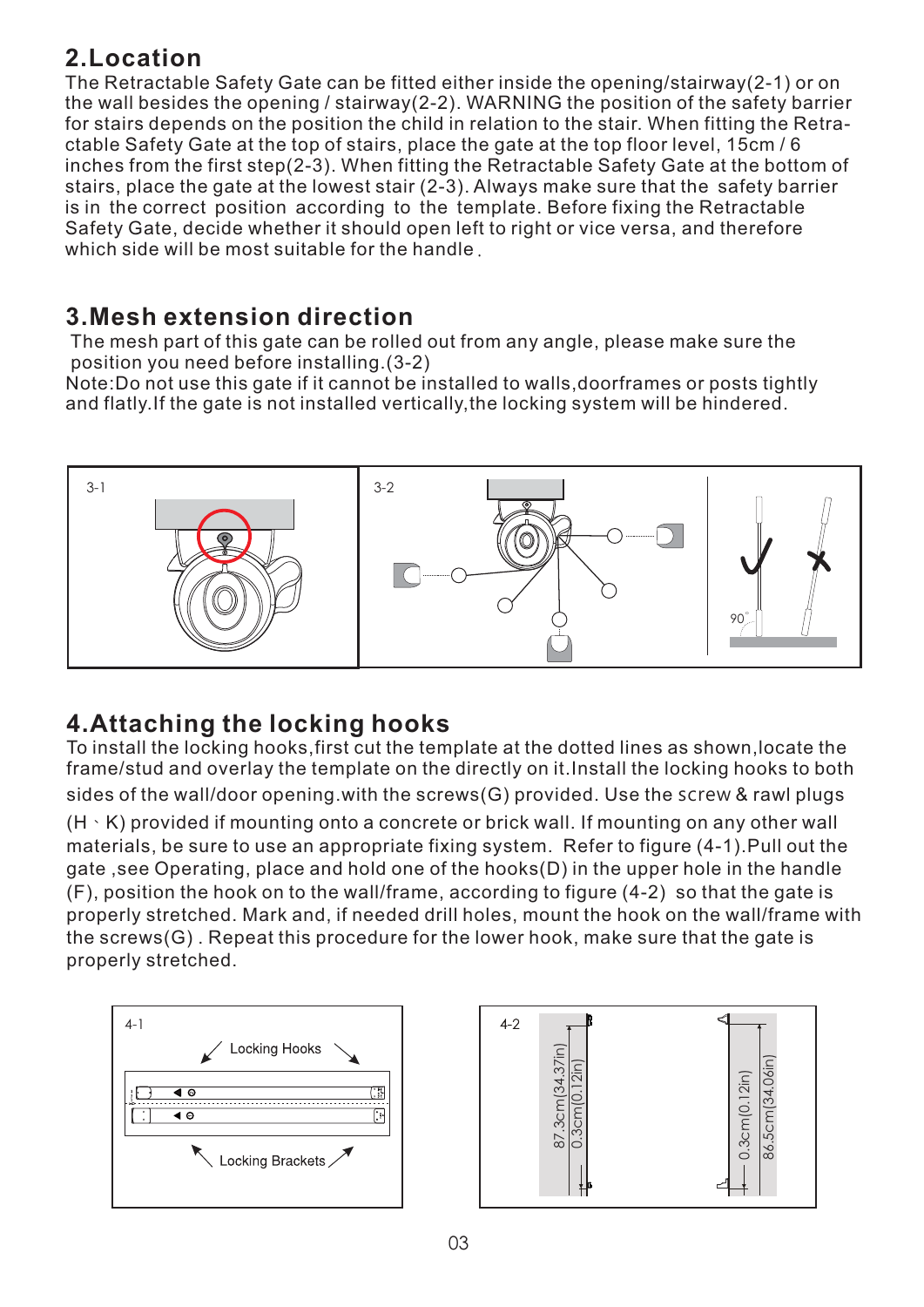#### **5.Instructions**

Align the markings on the gate to the arrow show on the upper locking bracket. Refer to figure (5-1). And align the lower part of gate to lower locking bracket.

Snap the gate in the place until you hear a clicking sound. Refer to figure (5-2) To release the gate from the upper locking bracket,push the latch towards the wall and pull the gate up to release. Refer to figure(5-3)



### **6.Operating**

The Retractable Safety Gate is easily operated one-handed.

#### **7.To close the Retractable Safety Gate**

- 7-1.Push down the middle button on I (width memorized button) and pull up button I at the same time .Now the mesh is free to extend.
- 7-2.You can see the red indicated line,now the mesh is free to set the width you need.
- 7-3.Pull the gate out.
- 7-4.Insert the lower bar of handle into lower locking hook E.
- 7-5.Push the handle upper part into upper locking hook D.
- 7-6.Push down the width memorized button I to fix the mesh width. Now the mesh width is memorized.